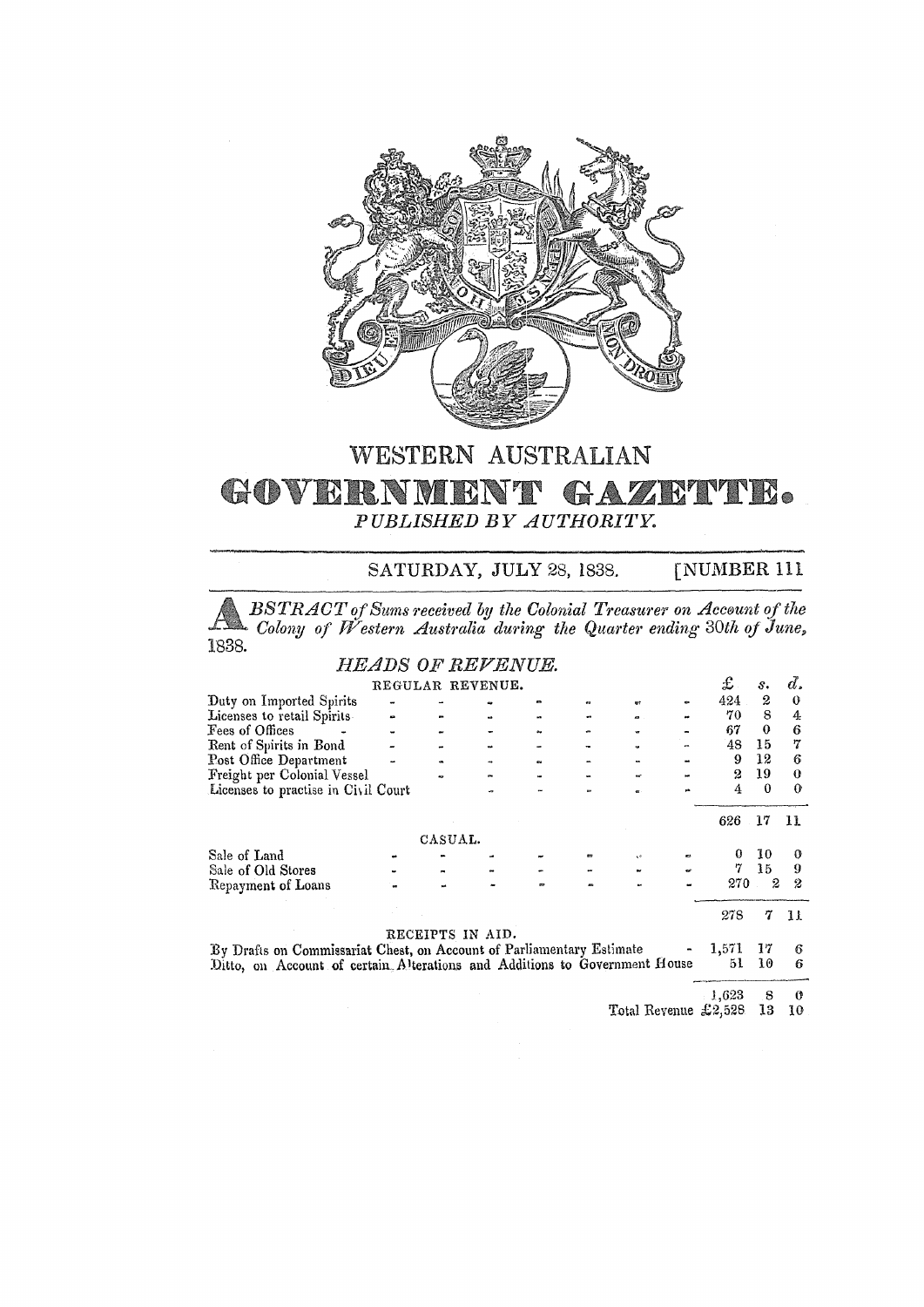## $[182]$

## Statement of Disbursements made by the Colonial Treasurer on Account of the<br>Colony of Western Australia for the Quarter<br>ending 30th of June, 1838.

HEADS OF SERVICE.

|                                                                                                    | SALARIES. |                     |   |                     |   | £     | ς.               | d.               |
|----------------------------------------------------------------------------------------------------|-----------|---------------------|---|---------------------|---|-------|------------------|------------------|
| Governor's Office                                                                                  | $\bullet$ |                     |   |                     |   | 237   | 10               | $\mathbf{0}$     |
| Colonial Secretary's Office                                                                        |           |                     |   |                     |   | 156   | 5                | $\theta$         |
| Survey Office                                                                                      |           |                     |   |                     | ۰ | 150   | 0                | $\theta$         |
| Colonial Chaplain                                                                                  |           |                     |   |                     |   | 62    | 10               | $\theta$         |
| Commissioner of Civil Court                                                                        |           |                     |   |                     |   | 75    | 0                | $\bf{0}$         |
| Advocate-General                                                                                   |           |                     |   |                     |   | 75    | 0                | 0                |
| Colonial Surgeon                                                                                   |           |                     |   |                     |   | 68    | 8                | 9                |
| Sheriff                                                                                            |           |                     |   |                     |   | 25    | 0                | $\theta$         |
| Clerk of the Peace                                                                                 |           |                     |   |                     |   | 25    | $\bf{0}$         | $\bf{0}$         |
| Registrar Clerk                                                                                    |           |                     |   |                     |   | 25    | $\bf{0}$         | 0                |
| Commandant                                                                                         |           |                     |   |                     |   | 45    | 10               | Û                |
| ${\bf T}$ reasurer                                                                                 |           |                     |   |                     |   | 11    | 7                | $6\phantom{.}6$  |
| Registrar of Deeds                                                                                 |           |                     |   |                     |   | 25    | 0                | $\theta$         |
| Collector of Revenue                                                                               |           |                     |   |                     |   | 50    | 0                | 0                |
| Resident, Fremantle                                                                                |           |                     |   |                     |   | 25    | $\bf{0}$         | 0                |
| Ditto, Guildford                                                                                   |           |                     |   |                     |   | 25    | $\theta$         | $\theta$         |
| Ditto, York                                                                                        |           |                     |   |                     |   | 25    | 0                | $\theta$         |
| Ditto, Williams                                                                                    |           |                     |   |                     |   | 25    | 0                | $\theta$         |
| Ditto, Albany, half-year, ending 30th June                                                         |           |                     |   |                     |   | 50    | 0                | U                |
| Ditto, Augusta, quarter, ending do.                                                                |           |                     |   |                     |   | 25    | 0                | 0                |
| Harbour Master, Fremantle                                                                          |           |                     |   |                     |   | 25    | 0                | $\theta$         |
| Albany<br>Ditto,                                                                                   |           |                     |   |                     |   | 38    | 0                | $\theta$         |
| Schoolmasters                                                                                      |           |                     | œ |                     |   | 27    | 7                | 10               |
| Civil Engineer                                                                                     |           |                     |   |                     |   | 50    | $\theta$         | $\bf{0}$         |
| Gaoler, Fremantle                                                                                  |           |                     |   |                     |   | 16    | 13               | 4                |
| Ditto, Albany, six months, ending 31st March                                                       |           |                     |   |                     |   | 25    | 0                | 0                |
| Constables                                                                                         |           |                     |   |                     |   | 20    | $\theta$         | $\theta$         |
|                                                                                                    |           |                     |   |                     |   |       |                  |                  |
|                                                                                                    |           |                     |   | Total Salaries      |   | 1,408 | 12               | 5                |
|                                                                                                    |           | INCIDENTAL CHARGES. |   |                     |   |       |                  |                  |
| Surveys and Explorations                                                                           |           |                     |   |                     |   | 41    | 7                | 1                |
| Roads and Bridges                                                                                  |           |                     |   |                     |   | 94    | 8                | $\boldsymbol{0}$ |
| Mounted Police                                                                                     |           |                     |   |                     | ÷ | 42    | $\boldsymbol{2}$ | $\boldsymbol{3}$ |
| Collection of Revenue                                                                              |           |                     |   |                     |   | 60    | 17               | $\mathbf{s}$     |
| Administration of Justice                                                                          |           |                     |   |                     |   | 72    | $\boldsymbol{2}$ | 9                |
| Relief to the Destitute                                                                            |           |                     |   |                     |   | 37    | 17               | 10               |
| Native Tribes                                                                                      |           |                     |   |                     |   | 23    | 6                | 6                |
| Maintenance of Colonial Vessel                                                                     |           |                     |   |                     |   | 138   | 11               | $\epsilon$       |
| Printing and Stationery                                                                            |           |                     |   |                     |   | 29    | 6                | ŧ                |
| Allowance of Lodging Money to Colonial Chaplain                                                    |           |                     |   |                     |   | 12    | 10               | 0                |
| Post Office Department                                                                             |           |                     |   |                     |   | 38    | -7               | 0                |
| Rent of Survey Office                                                                              |           |                     |   |                     |   | 17    | 10               | $\bf{0}$         |
| Erection of Public Office:                                                                         |           |                     |   |                     |   | 316   | 6                | 3                |
| Alterations and Additions to Government House                                                      |           |                     |   |                     |   | 51    | 10               | 6                |
| Miscellaneous Services as under, viz. :-                                                           |           |                     |   |                     |   |       |                  |                  |
| Additional Pay to Clerks, &c.                                                                      |           |                     |   |                     |   | 36    | 18               | 0                |
| Recovery, &c., of Beacons                                                                          |           |                     |   |                     |   | 62    | 18               | 7                |
| Allowance for a Clerk to Resident and Sub-Collector, Albany, $\frac{3}{4}$ of a year               |           |                     |   |                     |   | 18    | 15               | $\boldsymbol{0}$ |
| Coffin, &c., for kedy of Corporal Mackie                                                           |           |                     |   |                     |   | 4     | 10               | 0                |
| Lease of Public Offices renewed for two months                                                     |           |                     |   |                     |   | 25    | 0                | $\boldsymbol{0}$ |
| Copy of Statistical Report<br>Work at the Court-House                                              |           |                     |   |                     |   | 2     | 2                | 0                |
|                                                                                                    |           |                     |   |                     |   | 3     | 15               | 6                |
| Medical Attendance on Prisoners, Fremantle<br>Repayment of Duty on Spirits for Exportation         |           |                     |   |                     |   | 5     | 0                | 0                |
|                                                                                                    |           |                     |   |                     |   | 16    | 5                | 6                |
| Fire-Wood                                                                                          |           |                     |   |                     |   | ı     | 16               | $\bf{0}$         |
| Allowance to Resident, Upper Swan, two months' incidental Expenses<br>Micrometer for Survey Office |           |                     |   |                     |   | 16    | 13               | 4                |
| <b>Letty Contingencies</b>                                                                         |           |                     |   |                     |   | 6     | 0                | 0<br>0           |
|                                                                                                    |           |                     |   |                     |   | 7     | $^{12}$          |                  |
|                                                                                                    |           |                     |   | Total Contingencies |   | 1,183 | 9                | 3                |
|                                                                                                    |           |                     |   |                     |   |       |                  |                  |

Total Expenditure £2,592 1  $8$ 

F. C. IRWIN,<br>PETER BROWN,<br>Commissioners of Audit.